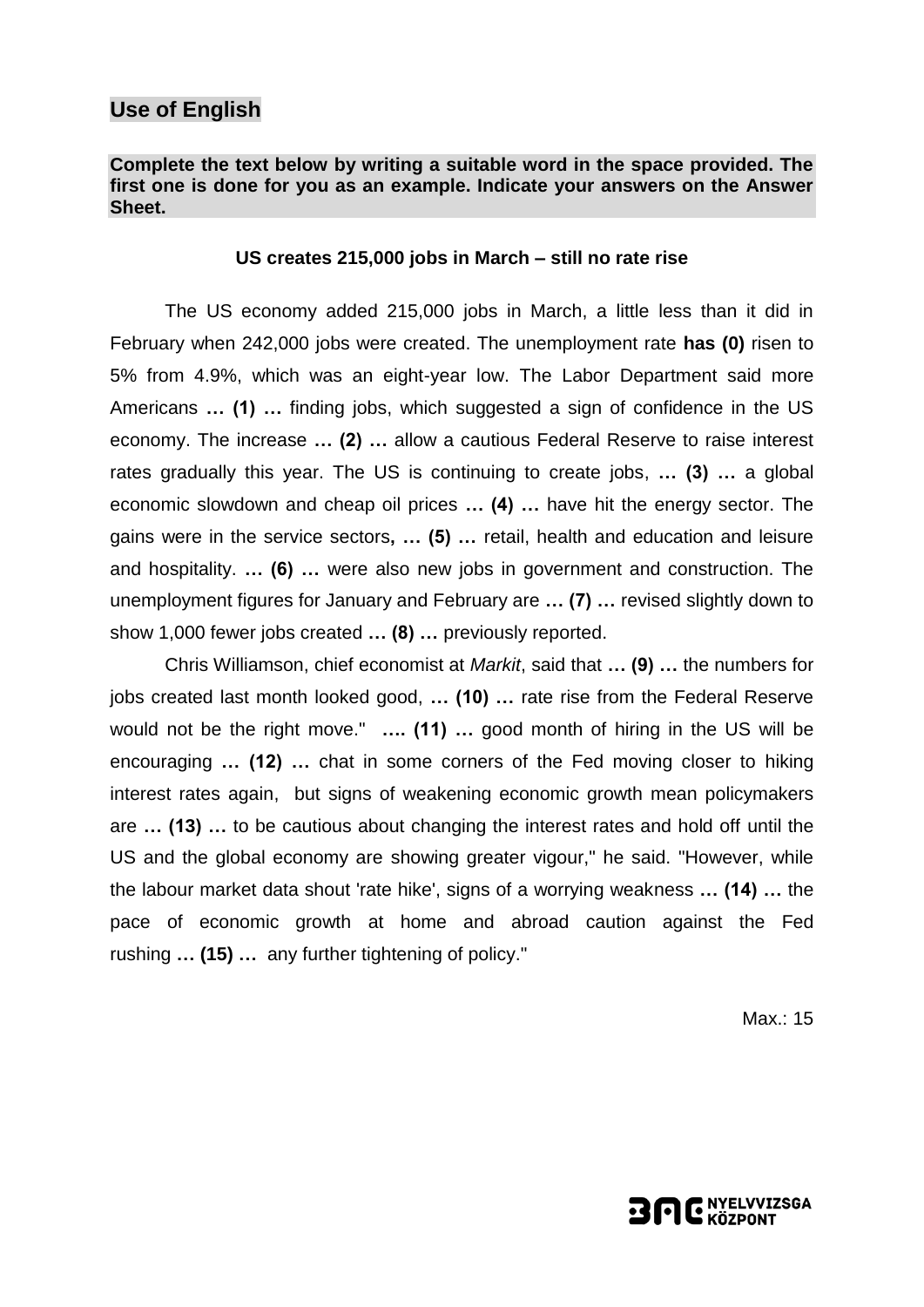## **Reading**

**Part 1**

**Read the article below from which 10 sentences have been removed. Match the list of sentences (A-M) with the gaps (1–10) and decide where they fit. Indicate your answers on the Answer Sheet. Remember there are** *three extra sentences you do not need to use***.**

#### **Heist finance**

#### **Recent hacks highlight the vulnerability of the cross-border payments system**

Barely an eyebrow is raised these days when the credit-card details of retailers' customers are stolen en masse; such crimes are attempted or committed daily. But when banks' own funds are pinched, it is time to pay attention. **… (1) …** . This week the Society for Worldwide Interbank Financial Telecommunications (SWIFT), a network that thousands of banks around the world use to move money, described a recent spate of cyber-heists, which netted \$90m. Gottfried Leibbrandt, SWIFT's boss, described them as a "watershed moment". **… (2) …** .

Investigators are still trying to piece together how thieves pulled off a spectacular hack that siphoned \$81m out of Bangladesh's central bank in February. This was one of the biggest-ever bank robberies. **… (3) …** . The stolen money went to a bank in the Philippines, then on to casinos. Where most of it went from there is unclear. **… (4) …** .

The scam sent banks and SWIFT scrambling to check for other infiltrations. Their probes have turned up at least one similar, albeit smaller, case. Hackers tried unsuccessfully to nab \$1m from Tien Phong Bank, in Vietnam. **… (5) …** . Ecuador's Banco del Austro is suing Wells Fargo for waving through fake transfers of \$12m to accounts in Hong Kong.

Experts say there are likely to be dozens of other actual or attempted breaches of this kind that have yet to be detected. **… (6) …** . In the Bangladesh break-in, for instance, they wrote malware to interfere with a machine whose printouts the bank relied on to check transactions.

Banks' coffers being raided by cybercrooks is bad enough. Worse, the thefts expose weaknesses in a vital bit of financial plumbing: banks' connections to the SWIFT network. In each of the cases that have come to light, the thieves hacked into the bank's system, used malware to log on to the SWIFT network using the bank's unique code. **… (7) …** .

SWIFT, a co-operative owned and used by 11,000 financial firms, processes 25m messages a day, covering half of all big cross-border transfers. Were it to be compromised, trust in the global payments system could evaporate. SWIFT insists its network and core messaging services were not breached. **… (8) …** . Officials at SWIFT express frustration that targeted banks can be slow to share information with it about hacks, meaning other banks don't get intelligence they could act on.

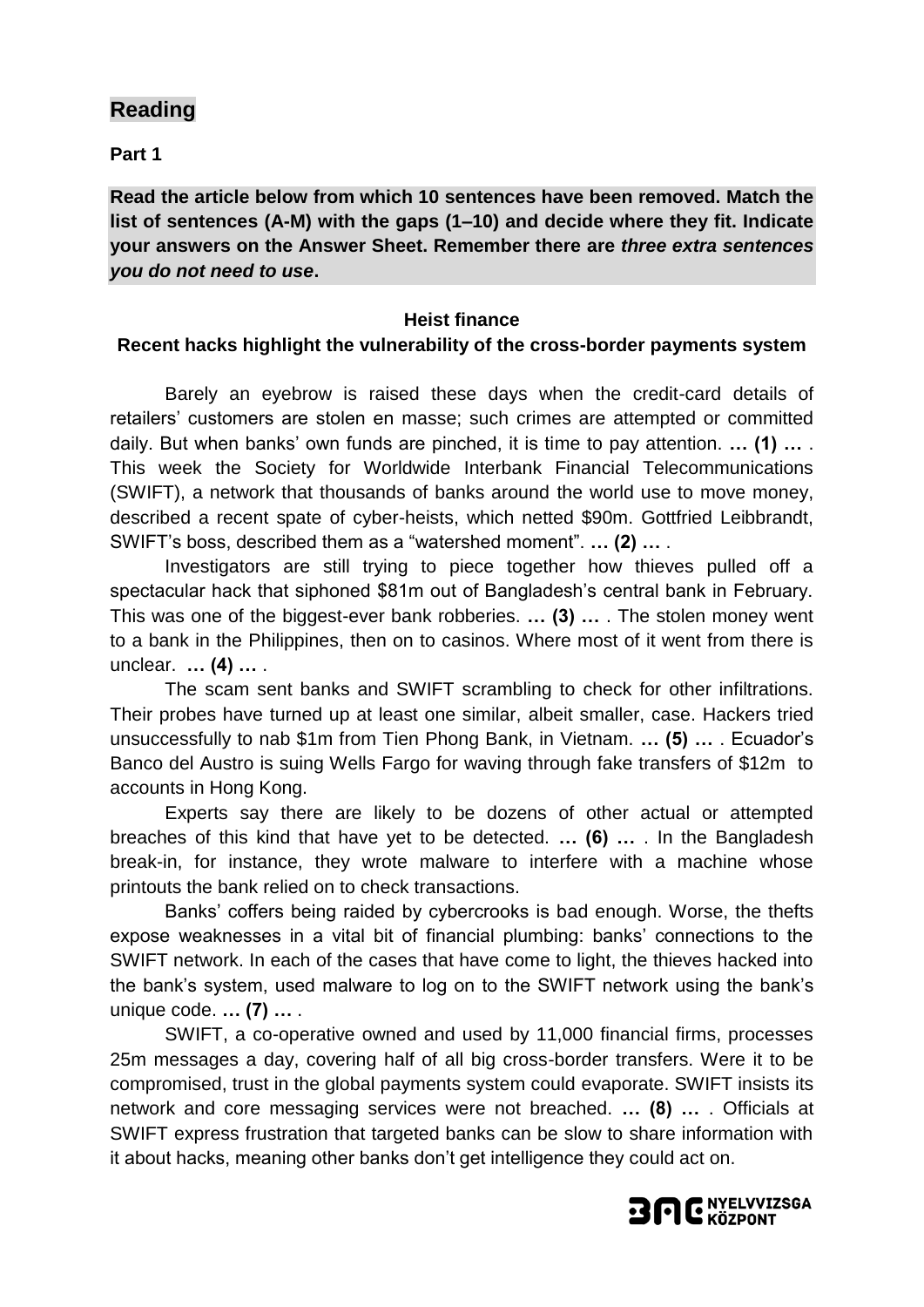Nevertheless, calls have grown for SWIFT to do more (with some geeks even suggesting it be replaced by blockchain technology). Mr Leibbrandt responded on May 24th by announcing a "customer security" plan.

But SWIFT has no power over banks. That is down to regulators, whose performance in this area varies greatly. Among the most switched-on is the Bank of England, which runs a widely respected resilience-testing programme for big banks that includes mock attacks. **… (9) …** .

Standards in some emerging markets are much lower. **… (10) …** . One investigation found evidence of infiltration by three different groups. It is unlikely to be a coincidence that the hackers have targeted banks in relatively undeveloped markets rather than bigger (but much better protected) prizes in countries like Britain and America.

- A. Cyber-criminals have become very good at covering their tracks.
- B. It is especially true when the theft involves hijacking banks' connections to the global payments system.
- C. The threat now, he said, is not just to banks' reputations, but to the very existence of those that fail to protect themselves.
- D. Another case has come to light through court filings.
- E. Security at Bangladesh's central bank was outdated and inadequate.
- F. Then, they re-routed transactions to new beneficiaries.
- G. 850 m dollars of the bogus transfer requests were blocked.
- H. Some ended up with a Chinese operator of junkets for gamblers.
- I. Not that banks in bastions of high finance can rest on their laurels.
- J. The security problems were at the banks themselves, it says.
- K. Several big banks, including JP Morgan Chase, have begun to whittle down the number of employees with access to the SWIFT gateway.
- L. The American bank is fighting the action.
- M. British banks that fail to beef up their defences may even be forced to hold extra capital.

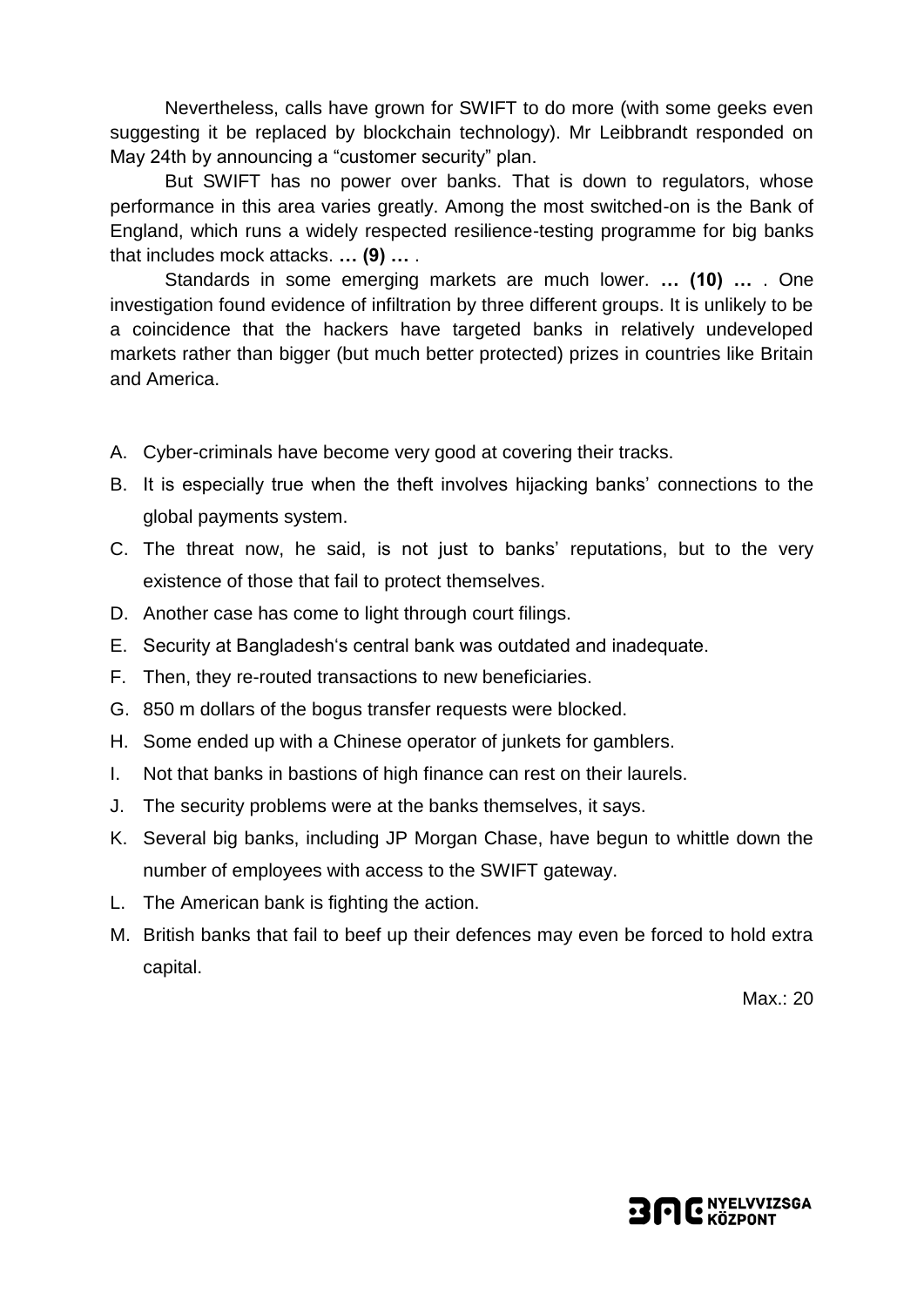# **Reading**

**Part 2**

#### **Read the text below and answer the questions in English. Indicate your answers on the Answer Sheet.**

#### **World watches Britain's 'living wage' experiment**

The new policy, which starts in Britain on Friday, will see the wages for lowpaid workers rise four times faster than average earnings this year.

The world will be watching. Governments in many developed countries are turning to minimum wage policies as they try to deal with inequality and anaemic wage growth. Developing countries such as Malaysia are also using minimum wages to try to redistribute growth more fairly and encourage employers to move up the value chain.

Nick Boles, the skills minister, has claimed it will be "one of the biggest increases in the legal minimum wage that any government has done in the western world in living memory". But the Conservatives did not always feel this way about the minimum wage. Indeed, the party opposed the UK's introduction of the policy in 1998, arguing it would destroy jobs.

Many economists have also changed their views. Economics textbooks used to state that if you raise pay above the value it creates for employers, you reduce demand for labour. In other words, [minimum wages cost jobs.](http://www.ft.com/cms/s/0/e98052f0-de05-11e5-b67f-a61732c1d025.html#axzz44BTFh0r0) But economists' opinions are now more nuanced, in large part because of the experience of countries such as the UK, which have so far sustained steady increases in the minimum wage without doing any notable damage to employment.

The UK's minimum wage is already relatively generous by international standards, according to the Financial Times' "Big Mac" minimum wage index. At £6.70 an hour, a minimum wage worker in the UK would have to work 26 minutes to buy a Big Mac. If Britain brought in its £9 an hour target today, a minimum-wage worker could buy a Big Mac after 18 minutes.

There are other ways to measure the level of a minimum wage, such as where it stands relative to average pay. The government plans to increase the national living wage to 60 per cent of median earnings by 2020, which would take the UK from the middle of the OECD pack to the upper end.

In terms of coverage, OECD data analysed by the Low Pay Commission (LPC), responsible for recommending minimum wage rates to the government, shows that about 9 per cent of UK workers currently earn within 5 per cent of the minimum wage. By 2020, the LPC's analysis suggests this figure will swell to about 18 per cent.

The big question is whether the UK can maintain its strong employment record, particularly for the lowest-skilled workers, who are about to become more expensive to employ. Andrew Hilton, director of the Centre for the Study of Financial

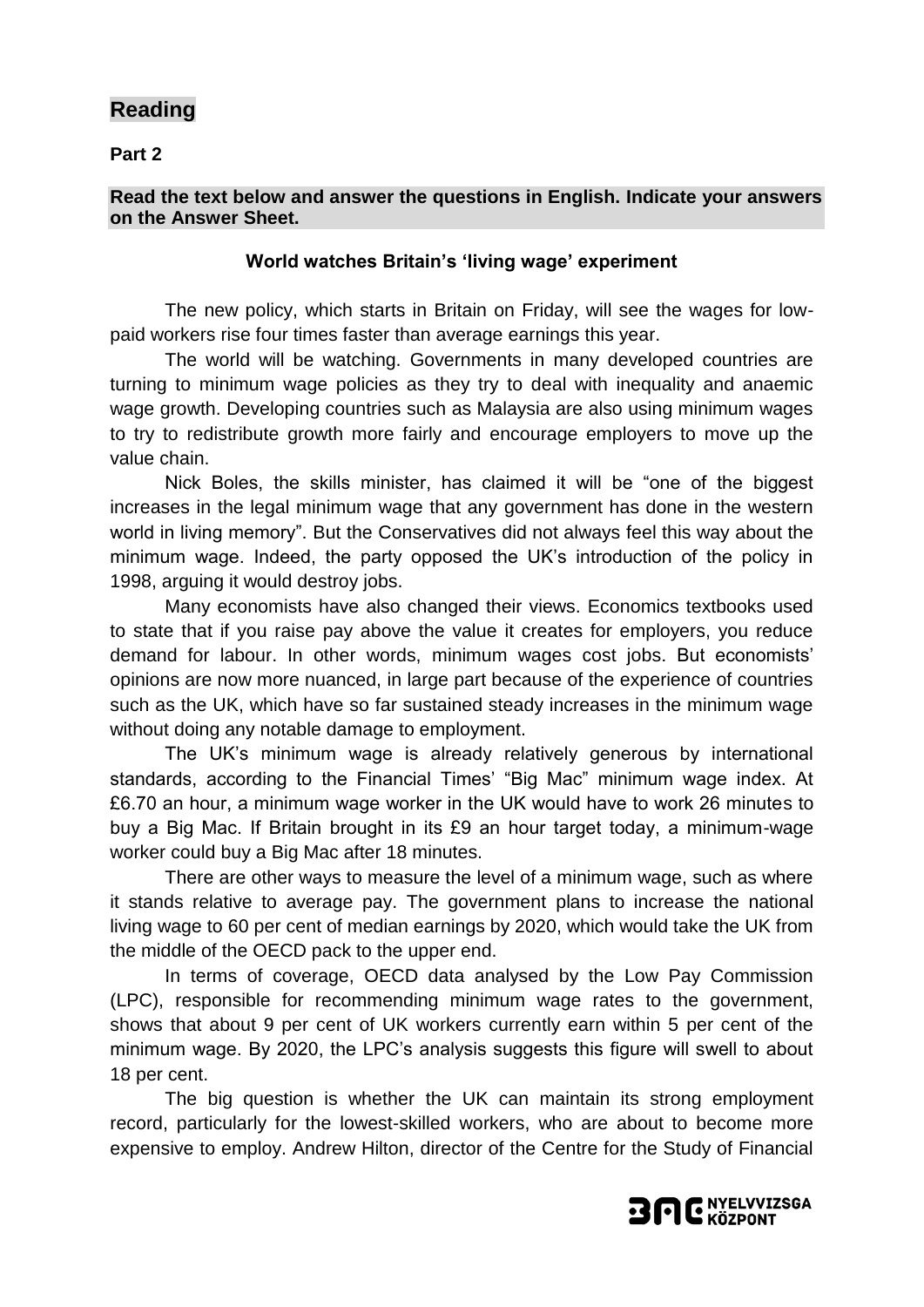Innovation, believes the policy will be "devastating" for entry-level and low-skilled jobs.

This debate has emerged in Germany recently, too, after concern that the minimum wage is too high to enable recently arrived refugees to find jobs. Some German politicians have called for exceptions to the minimum wage for low-skilled refugees.

Yet, studies show that the modelling being done for the minimum wage experiments in US cities like Seattle is encouraging. These analyses suggest lowpaid workers will spend more money in the local economy, boosting local demand and creating a virtuous circle for employers and employees. Economists say the UK is right to experiment — and dispute the idea that the country is "stumbling towards a cliff edge".

- 1. What are the reasons for minimum wage issues coming into focus in developed countries? (a., b.)
- 2. What are the reasons for minimum wage issues coming into focus in developing countries? (a., b.)
- 3. Why did Conservative politicians oppose to the minimum wage policy earlier?
- 4. What has changed professional opinions on the matter recently?
- 5. What indices can be used to determine the minimum wage level? (a., b.)
- 6. What could happen to the UK by 2020?
- 7. What is the main task of the LPC?
- 8. What jeopardises the balance in the UK?
- 9. What is the relationship between migration and the minimum wage?
- 10. How will local economies benefit from the new minimum wage policy?

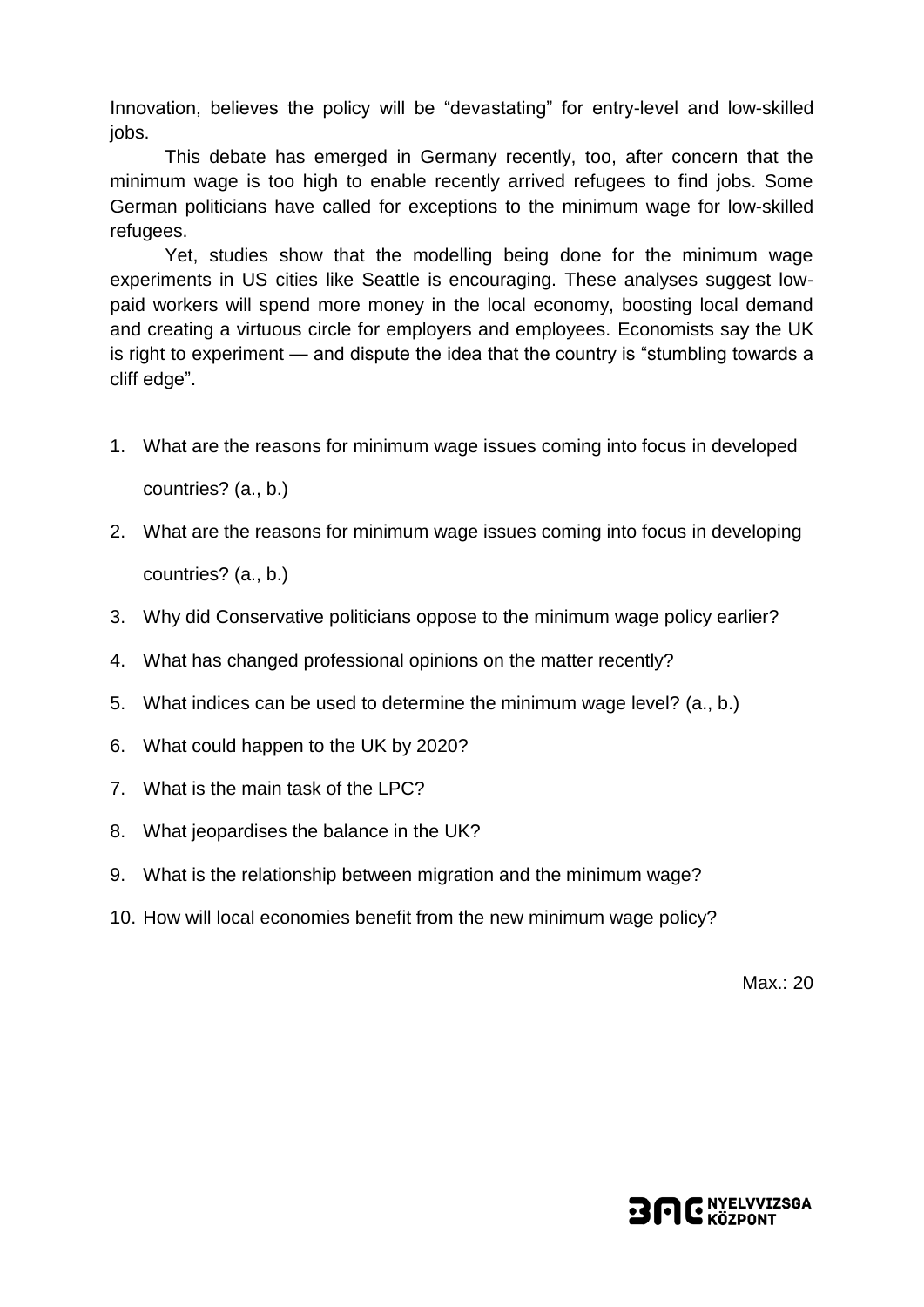# **Writing**

**Part 1**

**In this part of your test you have to summarize the text below. The summary should be about 150 words. Use the prompts before the text when summarizing. Do not copy complete sentences from the original.**

- the backwash of giving out huge amounts of credit
	- rise
	- $\bullet$  fall
- the consequences of the lack of government control
- solutions to the arising problems

### **It is a question of when, not if, real trouble will hit in China**

China was right to turn on the credit taps to prop up growth after the global financial crisis. It was wrong not to turn them off again. The country's debt has increased just as quickly over the past two years as in the two years after the 2008 crunch. This kind of surge is usually followed by a financial bust or an abrupt slowdown.

China will not be an exception to that rule. Problem loans have doubled in two years and, officially, are already 5.5% of banks' total lending. China requires more and more credit to generate less and less growth. With the government's connivance, debt levels can probably keep climbing for a while, perhaps even for a few more years. But not for ever.

When the debt cycle turns, both asset prices and the real economy will be in for a shock. That won't be fun for anyone. China is the world's second-biggest economy; its banking sector is the biggest, with assets equivalent to 40% of global GDP. Its stockmarkets are together worth \$6 trillion, second only to America's. A mere 2% devaluation of the yuan last summer sent global stockmarkets crashing; a bigger bust would do far worse.

Optimists have drawn comfort from two ideas. First, over three-plus decades of reform, China's officials have consistently shown that once they identified problems, they had the will and skill to fix them. Second, control of the financial system gave them time to clean things up.

Both these sources of comfort are fading away. This is a government not so much guiding events as struggling to keep up with them. To help pump up growth, officials have inflated a property bubble. Debt is still expanding twice as fast as the economy.

At the same time the government's grip on finance is slipping. Despite repeated efforts to restrain them, loosely regulated forms of lending are growing

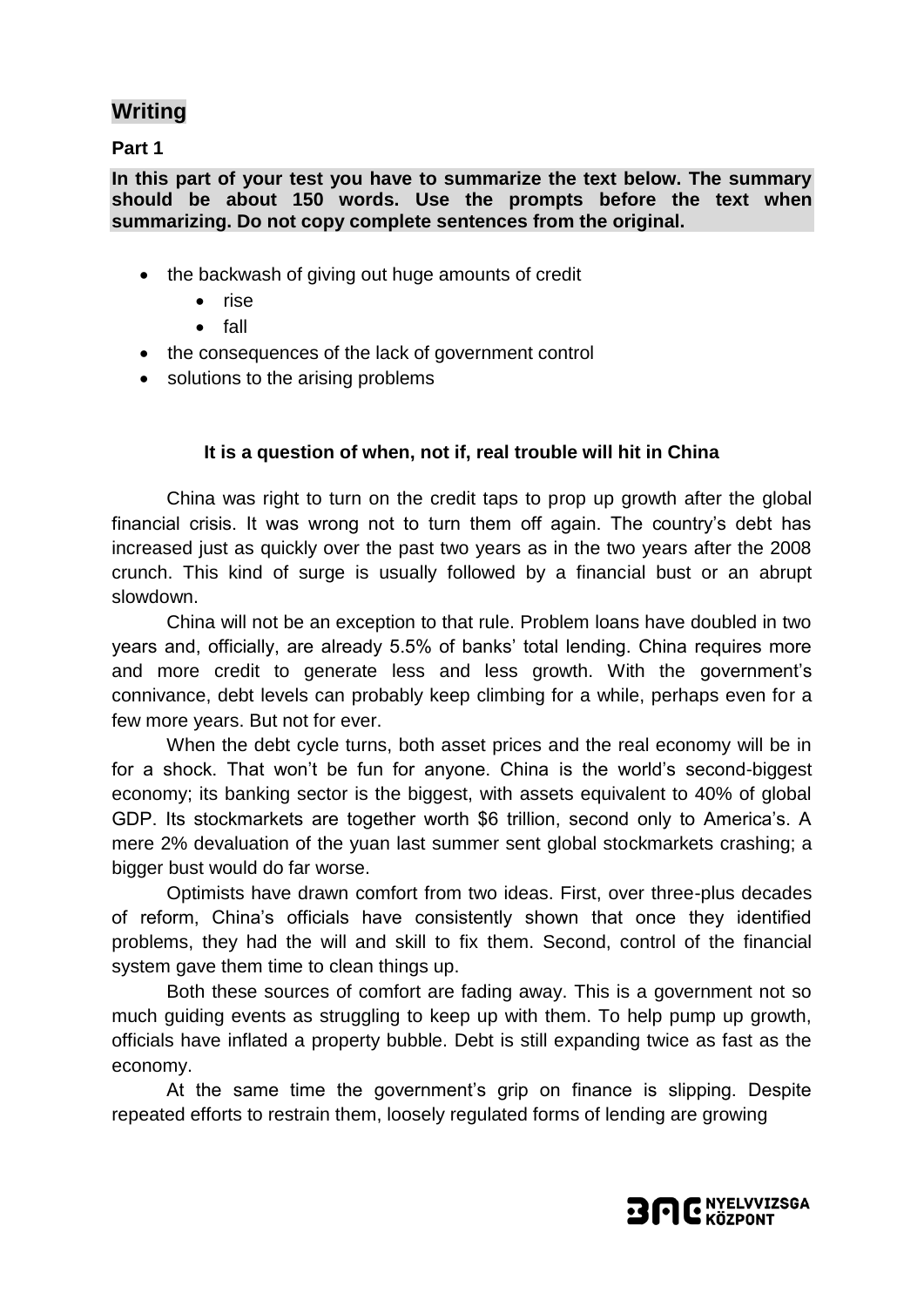quickly, which creates two risks. The first is higher-than-expected losses for the banks. Hungry for profits in a slowing economy, plenty of Chinese banks have miscategorised risky loans as investments to dodge scrutiny and lessen capital requirements. The second risk is liquidity. The banks have become ever more reliant on "wealth management products", whereby they pay higher rates for what are, in effect, short-term deposits and put them into longer-term assets. In these circumstances a sudden shortage of funding is well within the realm of possibility.

One thing is certain. The longer China delays a reckoning with its problems, the more severe the eventual consequences will be. For a start, it should plan for turmoil. Regulators must work out in advance who monitors what and prepare emergency responses. Rather than deploying both fiscal and monetary stimulus to keep growth above the official target of at least 6.5% this year the government should save its firepower for a real calamity. The central bank should also put on ice its plans to internationalise the yuan. Most important, China must start to curb the relentless rise of debt. The country must tolerate more defaults, close failed companies and let growth sag. This will be tough, but it is too late for China to avoid pain. The task now is to avert something far worse.